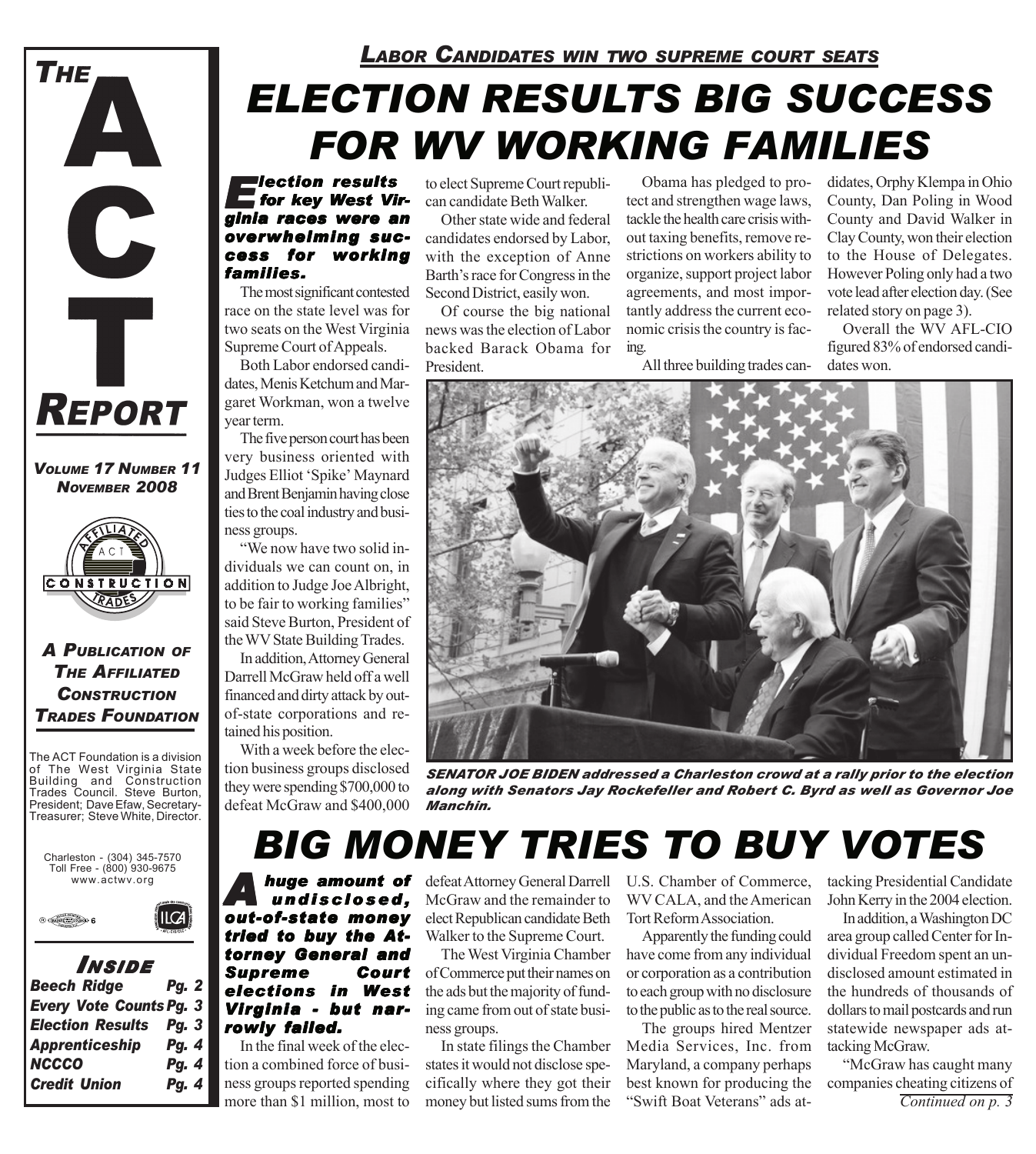# *BEECH RIDGE WIND PROJECT ADVANCES*

*Developers of the Beech Ridge Windmill project went before state regulators last month to show they were in compliance with a number of with of pre-construction permit requirements.*

In a 900 page document the developer, Invenergy LLC, painstaking showed how they complied with all 18 requirements imposed by the State Public Service Commission.

Included in the documentation were details on permits from a number of state and federal agencies, property tax information, coordination with local emergency responders, and agreements to connect into the power grid.

The PSC granted conditional approval of the 119 turbine, \$300 million project to be built in Greenbrier and Nicholas Counties in December of 2006.

However the case was challenged and went to the WV Supreme Court.

In June of 2008 the Supreme Court ruled the PSC acted properly when it approved the project.

The ACT division of the West Virginia State Building Trades has intervened in the case in support of the project.

Developers have signed a Memorandum of Understanding with the Charleston Building Trades that commits to using local union construction workers to build the project.

Once in operation the wind farm will have a 178 megawatt capacity with each turbine capable of producing 1.5 megawatts of electricity.

Project developer Invenergy LLC says they are looking to select a general contractor by the end of the year and start the project next spring.

Phase one of construction will be up to 98 turbines, followed by the remainder at later date.

"They are building in two phases because they need to get the project up and running by the end of 2009 to use federal tax credits," said Wayne Rebich, ACT Representative.

A 14 mile transmission line will be built to an Allegheny Energy sub-station in Nicholas County.

American Electric Power has already signed a long-term power purchase agreement for wind energy with Beech Ridge Energy LLC.

Through the 20-year agreement AEP will purchase all of the output, between 100 and 147 megawatts, from the first phase of the project.



*SHOWING SUPPORT AT the Beech Ridge hearing before the PSC are (from left) Craig Harvey, Laborers Local 1353; Scott Brewer, Carpenters Local 1207; Henry Neal, Laborers District Council; Wayne Rebich, ACT; Donnie Huff and Robbie Church, Operating Engineers Local 132; and Dave Efaw, WV State Building Trades.*

*West Virginian's for Reliable Power*



*SPEAKING AT A meeting of West Virginian's for Reliable Power is Roy Smith, former Secretary-Treasurer of the WV State Building Trades. The meeting, November 10 in Bridgeport, focused on the positive impact on the state from the production of electricity and the need for improving our electric transmission infrastructure.*

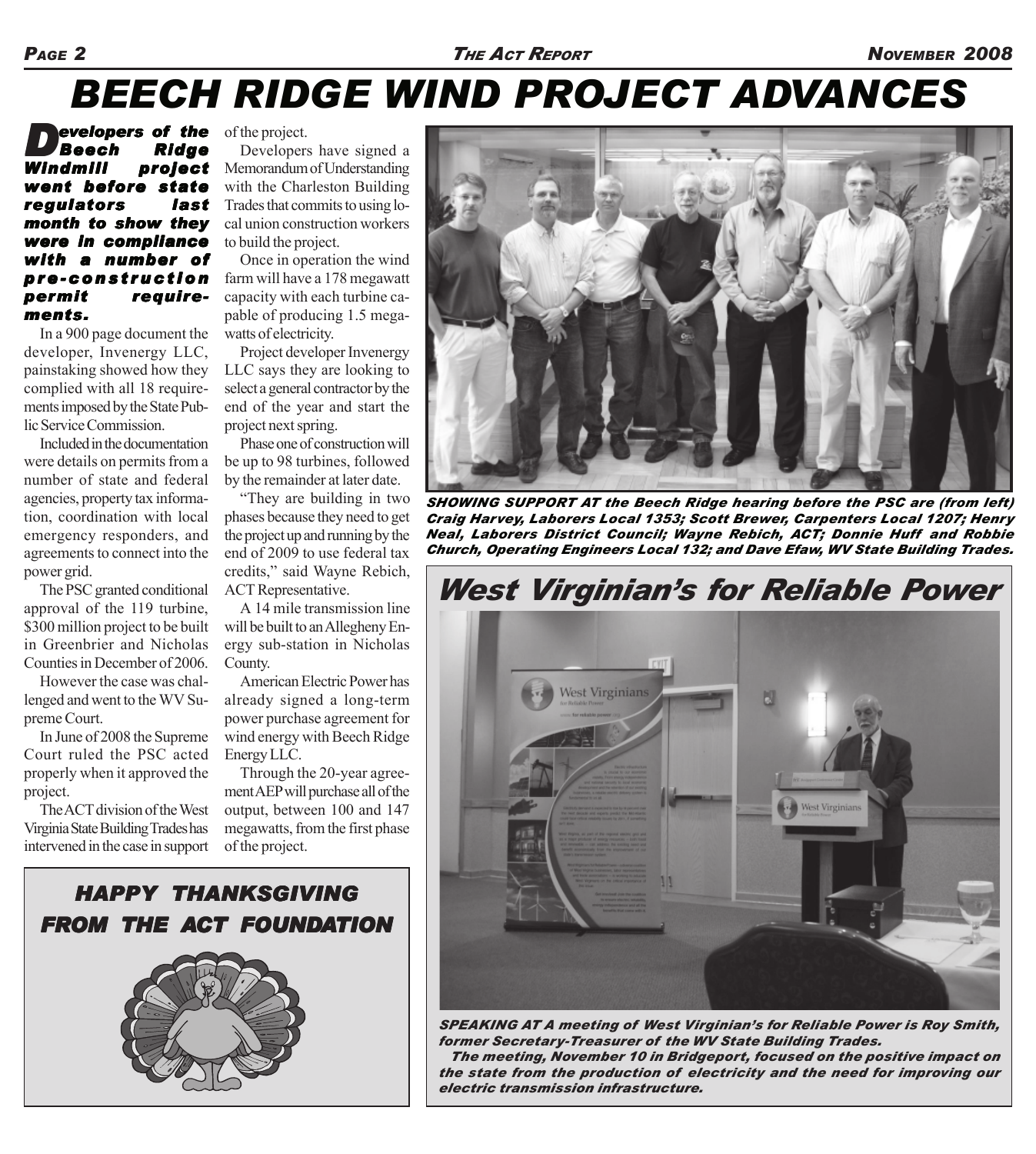# *EVERY VOTE COUNTS - POLING UP BY TWO*

#### *If you don't think* every vote mat*ters talk with Dan Poling, candidate for the WV House of for the WV House of Delegates in Wood County.*

Poling, who is a representative for the Painters Union, was ahead by only two votes when all the ballots were counted on

election day.

But the narrow lead may not be enough.

On Monday, November 10 the Wood County Commissioners, acting as a board of canvassers, met to start the review called a canvas.

After the election each County conducts a canvas to double check vote numbers, open absentee ballots received since election day, and review challenged ballots.

Absentee ballots without a postmark are accepted if delivered by the post office no later than November 5.

Absentee ballots with a postmark no later than election day and any military and overseas ballots are accepted until No-

### *WV AFL-CIO Endorsed Candidates*

**Barack Obama**3 **- President Menis Ketchum**3**, Margaret Workman**3 **– WV Supreme Court Joe Manchin**3 **– Governor Jay Rockefeller** 3**– U.S. Senate Alan Mollahan**3**, Anne Barth, Nick Joe Rahall**3 **– U.S. Congress Darrell McGraw**3 **– Attorney General Natalie Tennant**3 **– Secretary of State John Perdue√ – Treasurer Glen Gainer√ - Auditor** 

### **State Senate**

- **1st Jack Yost√ 2<sup>nd</sup> Jeffrey Kessler√ 4th** Rocky D. Holmes **5<sup>th</sup>** Robert Plymale√ **6<sup>th</sup> John Pat Fanning√** 10<sup>th</sup> James McNeely 11<sup>th</sup> William R. Laird IV $\checkmark$ **12<sup>th</sup> Douglas Facemire√ 15<sup>th</sup> Clark Barnes√\* 17<sup>th</sup>** Dan Foster√ **House of Delegates**
- **1st Randy Swartzmiller√ 2<sup>nd</sup>** Roy Givens√ **3<sup>rd</sup> Orphy Klempa√**, Tal **Hutchins√ 4<sup>th</sup>** Michael Ferro√ **5<sup>th</sup>** Dave Pethtel√ **7th** Ron Nichols **8th** Charley Webb **9th** Jim Marion **10th Dan Poling**3, John Ellem√, Brenda Brum **12th** Jo Boggess Phillips **13<sup>th</sup> Dale Martin√, Brady Paxton√**

**14th** Karen Coria, Jeff Martin **15th** Carl Eastham, Jim Morgan√ 16<sup>th</sup> Amy Martin Herrenkohl, Doug Reynolds√, Dale Stephens√ **17<sup>th</sup> Don Perdue√, Richard** Thompson $\checkmark$ **18<sup>th</sup>** Larry Barker√ **19<sup>th</sup> Greg Butcher√, Jeff** Eldridge√, Ralph Rodighiero√, Josh Stowers√ **21st Harry Keith White√ 22<sup>nd</sup> Daniel Hall√, Linda** Goode Phillips√ **23<sup>rd</sup>** Clif Moore√ **24th** Mike Vinciguerra, Jr. **25<sup>th</sup> John Frazier√ 27th** Louis Gall, Virginia Mahan√, Ricky Moye√, Sally Susman√, Bill Wooton√ **28<sup>th</sup> Thomas Campbell√, Ray** Canterbury√ **29<sup>th</sup> Tom Louisos√**, David Perry√, Margaret Staggers√ **30<sup>th</sup> Bonnie Brown√, Nancy** Guthrie√, Bobbie Hatfield√,

Mark Hunt√, Sharon Spencer√, Danny Wells√ **31<sup>st</sup> Carrie Webster√ 32nd** Jon Cain Sr, Carmela Ryan-Thompson **33<sup>rd</sup> David Walker√ 34<sup>th</sup> Brent Boggs√ 35<sup>th</sup> Sam Argento√ 36<sup>th</sup> Joe Talbott√ 37<sup>th</sup> Bill Proudfoot√ 39<sup>th</sup> Bill Hamilton√ 40<sup>th</sup>** Mary Poling√ **41<sup>st</sup>** Ron Fragale√, Richard laquinta√, Tim Miley√ **42<sup>nd</sup>** Mike Manypenny√ **43<sup>rd</sup>** Mike Caputo√, Linda Longstreth√, Timothy Manchin√ **44<sup>th</sup> Barbara Fleischauer√**, Charlene Marshall√, Alex Shook√ **46<sup>th</sup> Stan Shaver√ 48th** Donna Kuhn **50<sup>th</sup>** Ruth Rowan√ **52nd** Mike Roberts **54<sup>th</sup>** Walter Duke√ **58<sup>th</sup> Tiffany Lawrence√** 

\* WV State Building Trades

vember 10.

According to the Secretary of States office approximately 1.4 percent of ballots cast statewide in the primary were provisional or challenged ballots.

The reason usually is a person who is not on the voting rolls shows up to vote. They may have recently moved or changed their name (when married for example).

About 64 percent of challenged ballots were counted in the primary.

After the canvas is complete the results are declared.

Any candidate can ask for a recount but must post a \$300 bond.

### *BIG MONEY*

#### *CONTINUED FROM P. 1*

this state and made them repay billions of dollars during his term," said Dave Efaw, Secretary-Treasurer of the WV State Building Trades.

"You have to wonder was it these same illegal companies that funded the attack?"

The large sums of corporate money reminded many of the attack led by Massey Coal CEO Don Blankenship against Supreme Court Justice Warren McGraw in the 2004 election.

The WV Legislature, passed a law to regulate spending by independent groups but the law has been challenged in court.

Before the primary election a federal judge ruled the law was vague and interfered with First Amendment rights.

So the legislature revised the bill and passed another version earlier this year.

However the changes were again challenged and again the law was struck down.

On October 17 Federal District Judge Thomas Johnston

If the recount changes the election results the candidate gets their money back.

But if the outcome stays the same, their money goes to the County.

As the ACT Report goes to press the canvas process was underway.

Two votes behind Poling is another Labor endorsed candidate, Brenda Brum.

"Obviously we would like to see Dan win this election," said Bill Hutchison, Business Manager of the Parkersburg Marietta Building Trades.

"But if Brenda Brum wins we know we will still have a friend in the House of Delegates."

ruled against the disclosure law.

The Secretary of States office filed a request to block the order stating the Judges action "will undoubtedly result in a free-forall of mudslinging campaign attack ads by special interest groups that have no duty to report their expenditures or their sources of funding."

Their prediction was correct. Within two weeks more than \$1 million was spent to influence the election.

Ironically in making his ruling Judge Johnston pointed to the lack of independent expenditures to make his case writing "the media had reported just this week that virtually no independent expenditures have been made this fall in West Virginia's Supreme Court race..."

Anticipating the courts would side with big business ACT had been running a TV commercial aimed at alerting the public to the barrage of political messages by unknown groups.

The ad basically said "If you don't know who they are, don't believe what they say." Good advice.